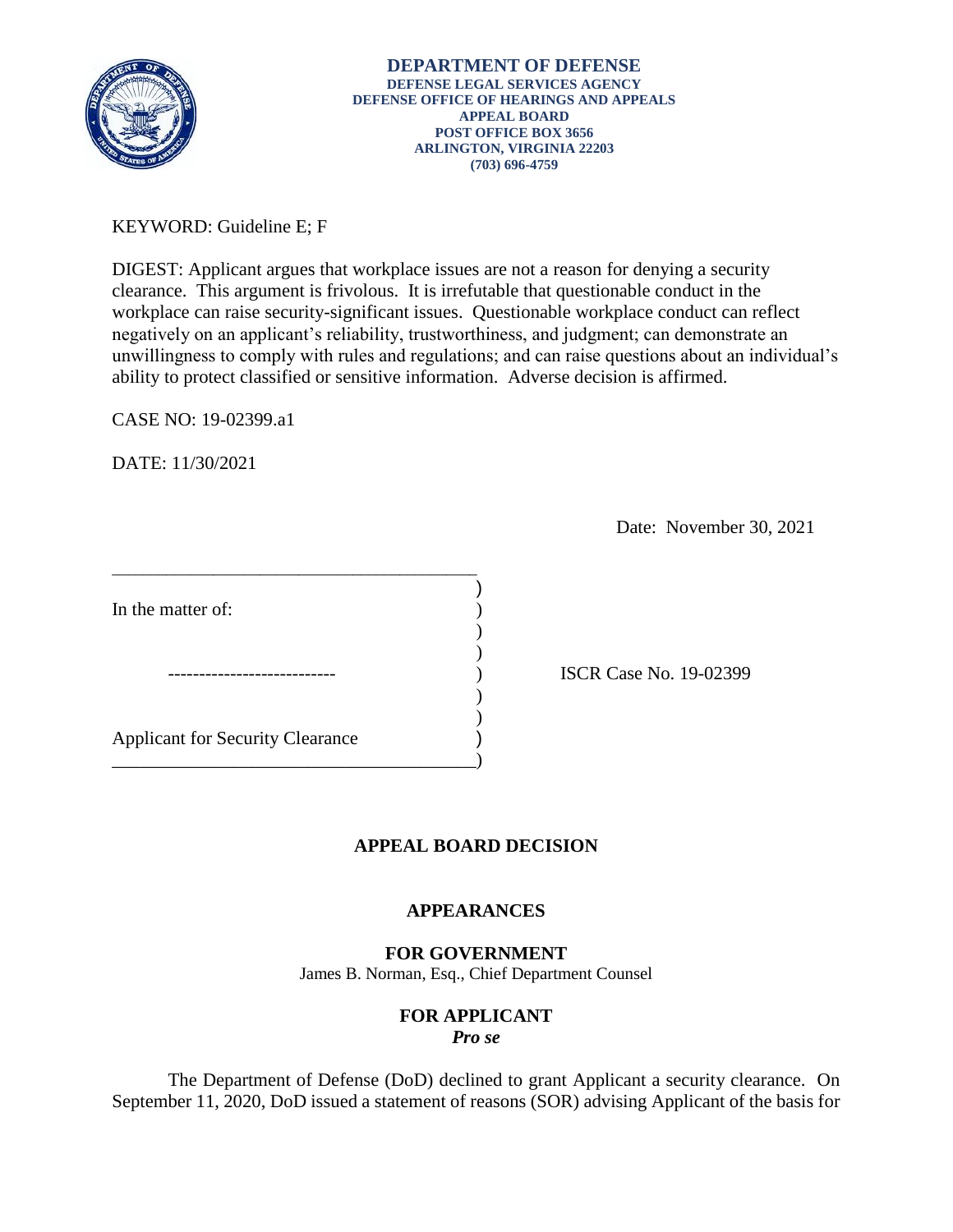that decision―security concerns raised under Guideline F (Financial Considerations) and Guideline E (Personal Conduct) of DoD Directive 5220.6 (January 2, 1992, as amended) (Directive). Applicant requested a hearing. On August 4, 2021, after the hearing, Defense Office of Hearings and Appeals (DOHA) Administrative Judge Marc E. Curry denied Applicant's request for a security clearance. Applicant appealed pursuant to Directive ¶¶ E3.1.28 and E3.1.30.

 Applicant raised the following issues on appeal: whether the Judge erred in finding against Applicant on matters considered in a prior adjudication, whether the Judge erred in finding against Applicant on workplace issues, whether the Judge erred in finding against Applicant on the falsification allegations, and whether the decision was arbitrary, capricious, or contrary to law. Consistent with the following, we affirm.

 Under Guideline F, the SOR alleges that Applicant had four delinquent debts totaling over \$2,000 and the IRS garnished his wages in 2018. The Judge found in favor of Applicant on the alleged debts and against him on the garnishment. The SOR contains 21 Guideline E allegations. These are summarized as follows: (1) Applicant was issued four written warnings for poor These are summarized as follows: (1) Applicant was issued four written warnings for poor performance by Company A from about 2008 to 2010 and was terminated from that employment C for failure to protect personally identifiable information (PII) in about 2012, (4) he was he had poor performance issues, (5) he falsified three responses on a security clearance application (SCA) in 2015, (6) he failed to disclose information during interviews with DoD investigators in 2011, 2012, and 2014, and twice in 2015, (7) he was suspended by Company C in 2015 and had for failing to provide requested information about his tax issues in 2018 and was terminated from that employment for poor performance in 2018, and (10) he knowingly failed to disclose information in responding to DOHA interrogatories in about 2020. The Judge found in favor of Applicant on Guideline E allegations involving the failure to disclose information during a DoD above). The Judge found against Applicant on the other Guideline E allegations. The Judge's for unsatisfactory performance in about 2010, (2) he was terminated from the employment of Company B for poor performance in about 2010, (3) he was issued a written warning by Company terminated from the employment of Company D in about 2014 and a program manager indicated failed to perform certain tasks, (8) he was terminated from the employment of Company B again in about 2018 for failing to complete training, (9) he was issued a written warning by Company E interview in 2015 and the written warning and termination pertaining to Company E (Item 9 favorable findings were not raised as an issue on appeal.

#### Extension Request

 In his appeal brief, Applicant asks for a third extension of time for submitting the brief. Regarding this issue, it is important to note that an applicant is entitled to submit only one appeal brief. *See, e.g.*, ISCR Case No. 16-03393 at 2 (App. Bd. Aug. 6, 2018). Having submitted his brief, his request for another extension is moot.

#### New Evidence

 Applicant's brief contains documents that are not included in the record. The Appeal Board is prohibited from considering new evidence on appeal. Directive ¶ E3.1.29.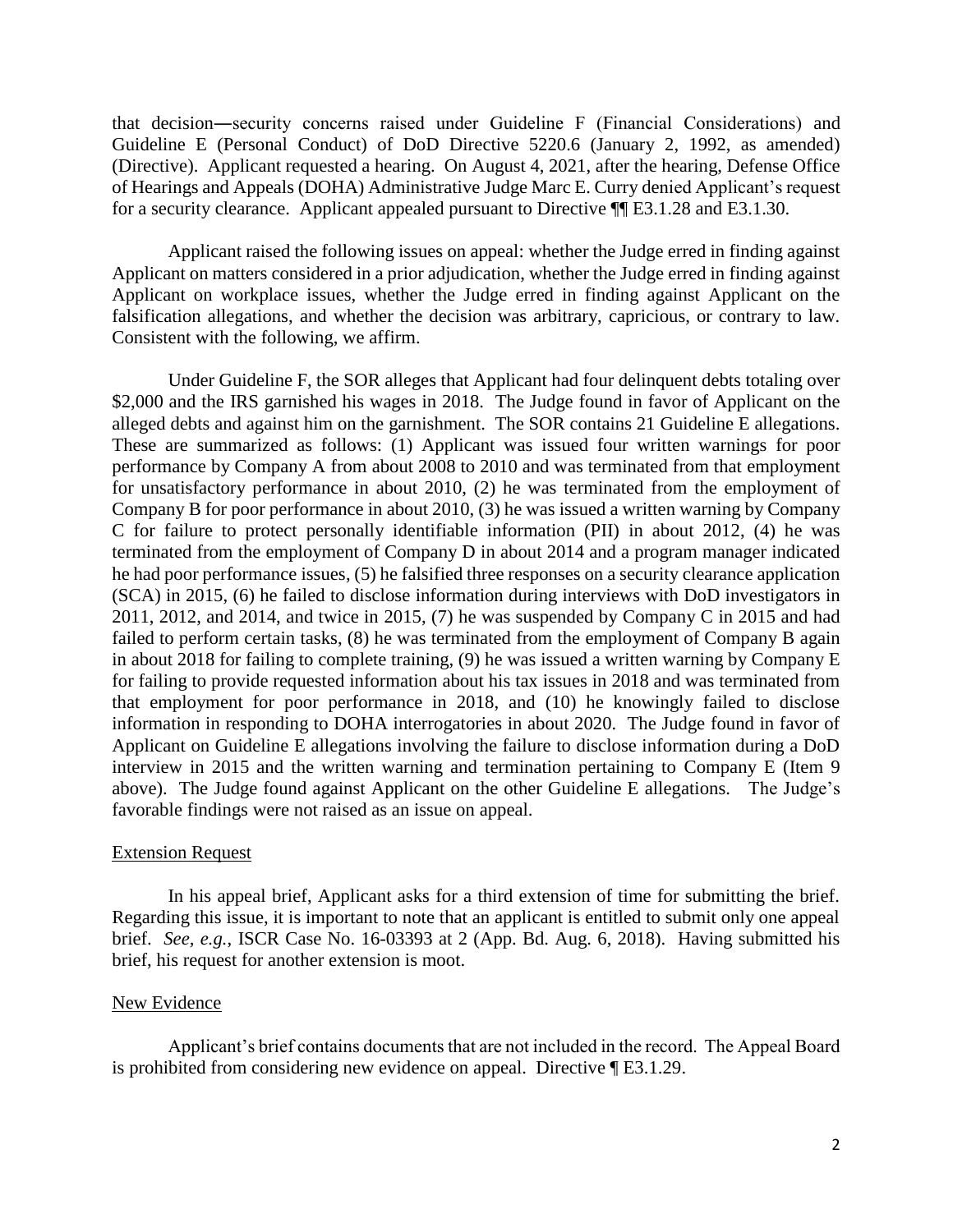### Prior Favorable Security Clearance Adjudication

 Applicant notes that he was granted a security clearance in 2010. He argues that any conduct that was considered in the prior adjudication is outside the scope of this adjudication. In other words, he is contending that the Government is precluded from reconsidering conduct that was examined in a prior adjudication. This contention lacks merit. The Board has previously held that there is no right to a security clearance, nor is there a presumption in favor of continuing or granting a security clearance. The Government has the right to reconsider the security significance of past conduct in light of more recent conduct having a negative security significance. *See, e.g.*, ISCR Case No. 18-02586 at 3 (App. Bd. Sep. 9, 2019). In this case, the Judge committed no error in considering Applicant's alleged conduct that occurred before his security clearance was granted.

### Workplace Issues

 Applicant argues that workplace issues are not a reason for denying a security clearance. or sensitive information. *See* Directive, Encl. 2, App. A ¶ 15 ("*The Concern*" paragraph for Guideline E). Of note, certain adjudicative guidelines, such as Guideline K (Handling Protected Information) and Guideline M (Use of Information Technology), and certain disqualifying This argument is frivolous. It is irrefutable that questionable conduct in the workplace can raise security-significant issues. Questionable workplace conduct can reflect negatively on an applicant's reliability, trustworthiness, and judgment; can demonstrate an unwillingness to comply with rules and regulations; and can raise questions about an individual's ability to protect classified conditions, such as alcohol-related incidents at work (Directive, Encl. 2, App. A ¶ 22(b)), are focused on security-significant issues arising in the workplace.

#### Falsification Allegations

 his SCA because he was self-employed as a contractor. He asserts that section only requested information pertaining to IRS Form W-2 employee services and does not extend to IRS Form 1099 contractor services. He refers to his omissions as a misinterpretation of Section 13A. The plain the present and working back 10 years." Government Exhibit (GE) 1 at 10 (emphasis added). Applicant's argument is also undercut by him having served as a background investigator and personnel security specialist for about 15 years. Having worked in the security field for so long, his argument is difficult to fathom. Section 13A makes clear all employment activities must be disclosed. The Judge did not err by relying on the plain language of Section 13A in analyzing Applicant argues he did not disclose certain employment in responding to Section 13A of language of Section 13A does not support Applicant's argument. Section 13A states in part, "List all of your employment activities, including unemployment and self-employment, beginning with Applicant's answers.

 In general, Applicant contends that he did not have the intent to commit any falsifications. in his SCA, background interviews, and DOHA interrogatories. It is well established that an Case No. 01-20700 at 4 (App. Bd. Dec. 19, 2002). In this case, Applicant's multiple omissions Record evidence establishes that Applicant did not disclose required negative information (*i.e.*, that employers issued him written warnings about his performance or terminated his employment) applicant's intent or state of mind can be established by circumstantial evidence. *See, e.g.*, ISCR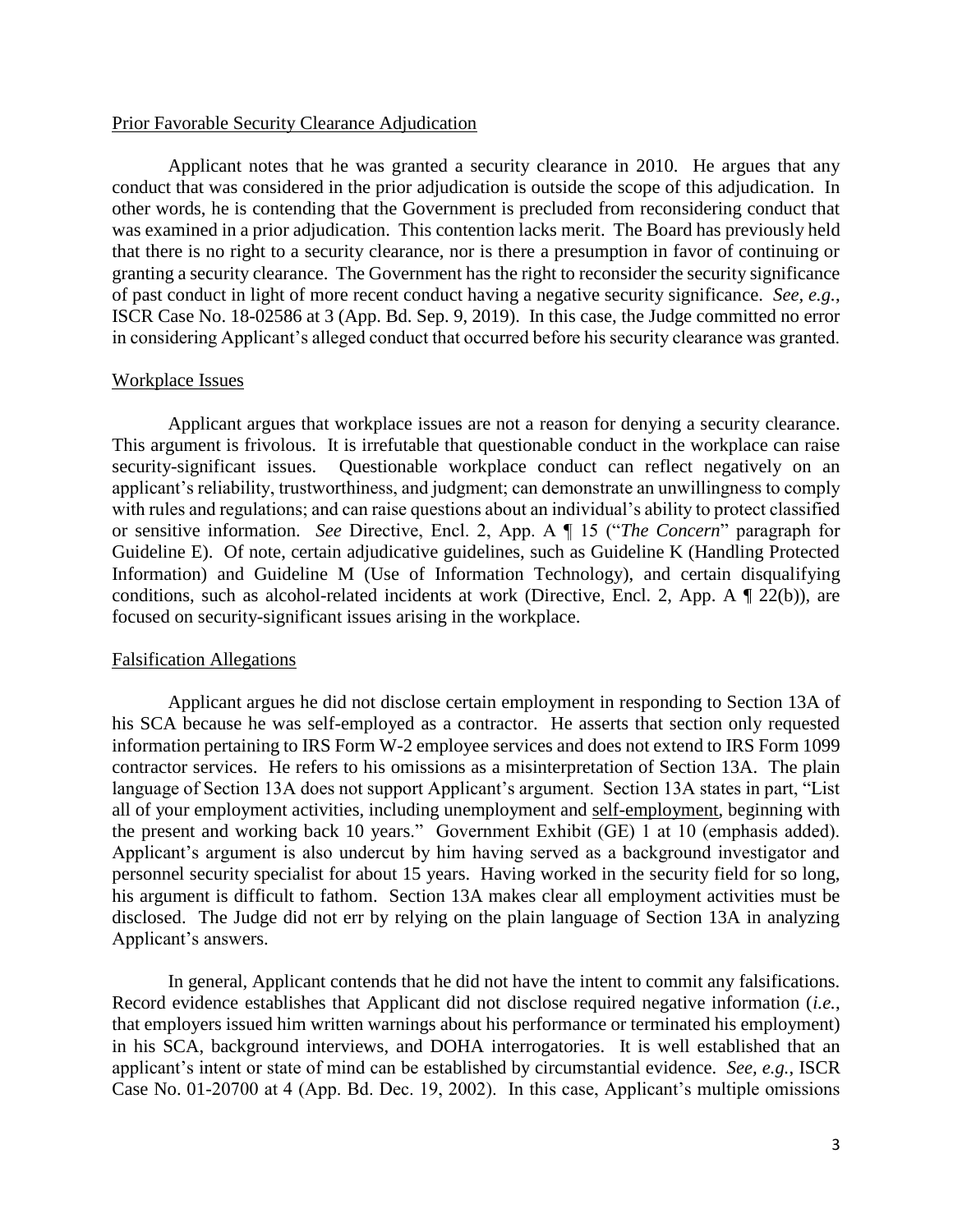oversight, or lack of recall. *See, e.g*., ISCR Case No. 19-02345 at 3 (App. Bd. Feb. 8, 2021). Furthermore, the Judge concluded that Applicant lacked credibility. The Appeal Board is required to give deference to a Judge's credibility determinations. Directive ¶ E3.1.32.1. Based on our review of the record, we find no reason why we should not give deference to the Judge's credibility determination in this case. The Judge's conclusions that Applicant deliberately falsified or omitted required information during the security clearance process were reasonable inferences drawn from weaken any argument that his failure to disclose the required information was the result of mistake, the record evidence.

## Garnishment Allegation

 In responding to the SOR, Applicant admitted that the IRS garnished his pay in 2018. The Judge found that he owes over \$15,000 in Federal income taxes because he incorrectly filed his reached an agreement with the IRS on a repayment plan. Since then, Applicant has been making payments under that plan. The current balance of this tax debt is unknown and, as of March 2021, he was one month behind on his installment payments. Decision at 2-3. In his brief, Applicant issue. We find no basis to conclude the Judge erred in finding against Applicant on this long- outstanding indebtedness. It is well-established that, even if an applicant has paid a debt or is making payments on a debt, a Judge may still consider the circumstances underlying the debt as well as any previous actions or lapses to resolve the debt for what they reveal about the applicant's tax returns for 2011-2013 as a 1099 contractor. The garnishment was terminated when Applicant basically argues the garnishment was cancelled and the existence of the payment plan resolves this worthiness for a clearance. *See, e.g.*, ISCR Case No. 15-02957 at 3 (App. Bd. Feb. 17, 2017).

#### Conclusions and Weighing of the Evidence

 Applicant challenges the Judge's conclusion that he was fired from Company C for falsely reporting he contacted a subject of an investigation when he did not do so. This assertion of error has some merit. The Judge correctly found that Company C suspended Applicant in 2015 and was moving to terminate him for various work performance issues. These issues also caused the U.S. Office of Personnel Management to conduct an audit of this work. In his analysis, the Judge indicated that Applicant was fired from this job. In his appeal brief, Applicant correctly contends there is no evidence to support that he was fired from that job and asserts he resigned from it. At the Judge erred in this conclusion, it was harmless because Company C was moving to terminate him. *See, e.g.*, ISCR Case No. 19-01220 at 3 (App. Bd. Jun. 1, 2020) (an error is harmless if it did the hearing, he testified that he thought he resigned from Company C. Tr. at 38-39. Even though not likely affect the outcome of the case).

 evidence in the record. *See, e.g.*, ISCR Case No. 19-03344 at 3 (App. Bd. Dec. 21, 2020). Applicant also highlights certain mitigating evidence in arguing he should be granted a security clearance. With the exception of the Judge's harmless error regarding Applicant's firing from Applicant argues the Judge did not consider evidence presented at the hearing. However, none of his arguments are sufficient to rebut the presumption that the Judge considered all of the